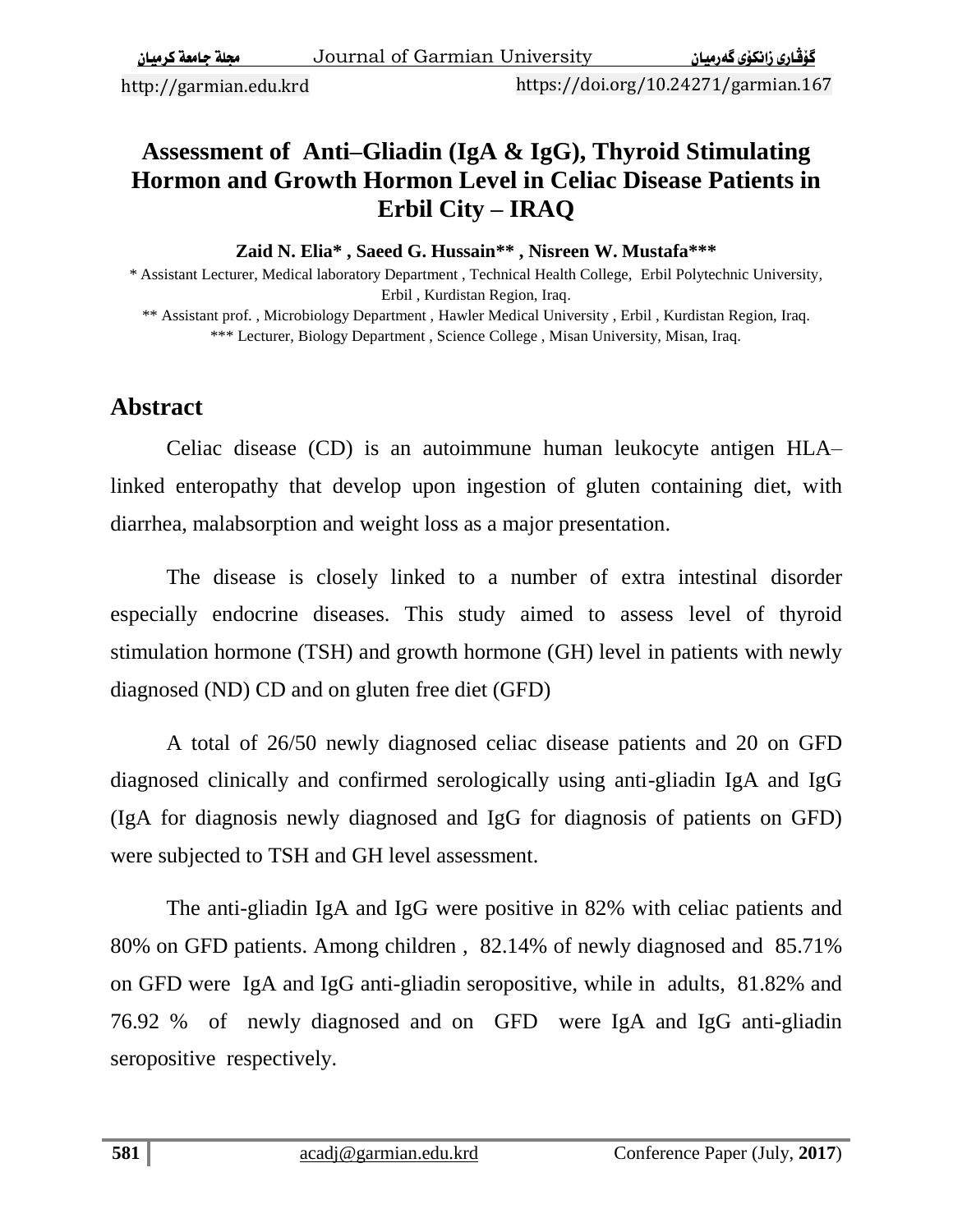The results revealed elevated TSH level in sera of 80.77% and 30% of CD and on GFD patients respectively; meanwhile GH level was low in 73.07% and 10% of CD and GFD patients respectively. The frequency CD patients revealed TSH elevation and low GH in the same patient was 69.23 % and 10% in CD and on GFD patients respectively.

As a result, the present study delineated simultaneous occurrence and linkage between CD disease and subclinical hypothyroidism. Beside assessment of GH level in CD patients is necessary as marker for disorder of pituitary gland, possibly of autoimmune origin.

In newly diagnosed and patients on GFD patients, no significant correlation exists between anti-gliadin antibodies, TSH & GH level. Meanwhile significant correlation was found between TSH & GH in ND ( $r = -0.568$ , P=0.002) & GFD ( $r =$  $-0.702$ , P= 0.001).

*Keywords:* celiac disease, anti-gliadin, thyroid stimulation hormone, growth hormone.

# **Introduction:**

Celiac disease (CD) is animmune – mediated HLA linked enteropathy associated with an intolerance to gluten containing protein found in wheat, rye & barley grain (Freeman, 2016a).

Recently, the disease has been diagnosed without significant gastrointestinal symptoms in 2% of the serologically studied population & perhaps higher in patients referred for endoscopic screening biopsies (Alaeldini & Green, 2005).

CD is closely associated with autoimmune endocrine disorders, of these thyroid autoimmunity with increased occurrence of thyroid dysfunction (Butt *et al*., 2011). The linkage because of the shared HLA haplotype namely HLA-DQ2 and DQ8 (Freeman, 2016b). The association also might be related to common embryonic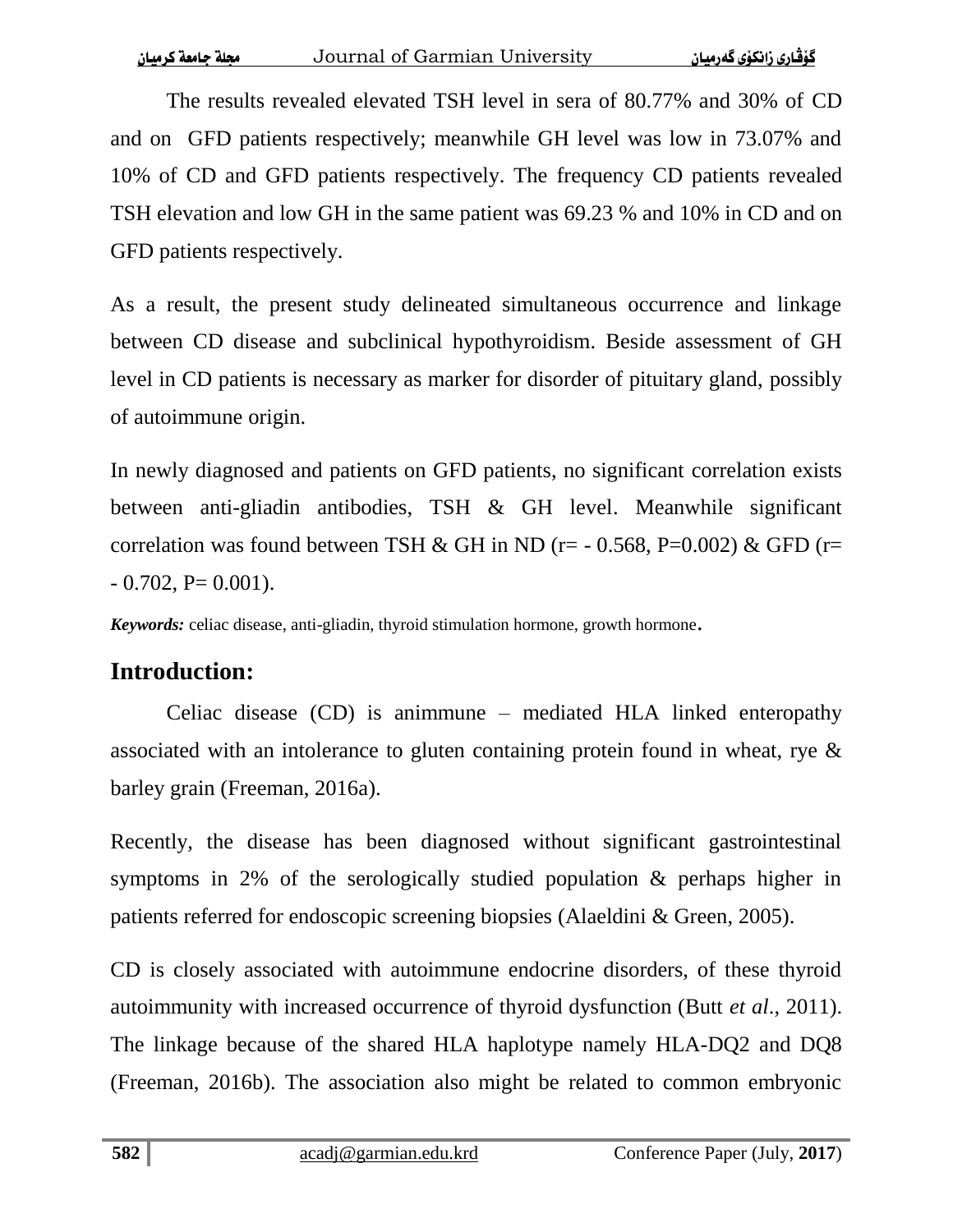origin because fetal thyroid gland is originated from the pharyngeal gut on the  $17<sup>th</sup>$ day (Freeman, 2016a)

Children with CD history , short stature may be the only presenting clinical manifestation in the absence of the intestinal symptom (Meazza *et al*.,2014).

Involvement of growth hormone / Insulin growth factor-1 (GH/IGF-1) axis beside autoimmune disorders of pituitary gland & altered ghrelin secretion are among pathophysiological mechanism that the children might benefit from GH treatment (Fanciulli & Delitala, 2001).

## **Aim of study:**

The study aimed to:

1 –Assessment of serum level of thyroid stimulation hormone (TSH) & growth hormone (GH) in both children & adult patients with newly diagnosed CD and on GFD using serologic tests namely anti-gliadin IgA and IgG.

2 – To find any correlation between TSH & GH level with serum level of IgA&IgG anti-gliadin antibodies

### **Materials and Methodes :**

The study is cross-sectional  $\&$  the patients enrolled were 50 (28 children  $\&$  22 adults )

newly diagnosed celiac disease & 20 patients on gluten free diet (GFD) comprised 7 children & 13 adults with average age between  $5 - 50$  years. The patients recruited were referred from different private pediatric clinic in Erbil /Kurdistan-Iraq; diagnosed on clinical ground as CD & confirmed serologically using serologic tests ; among these IgA & IgG anti-gliadin antibodies.

Out of the total 50 CD patients screened for subclinical thyropathy at the time of CD diagnosis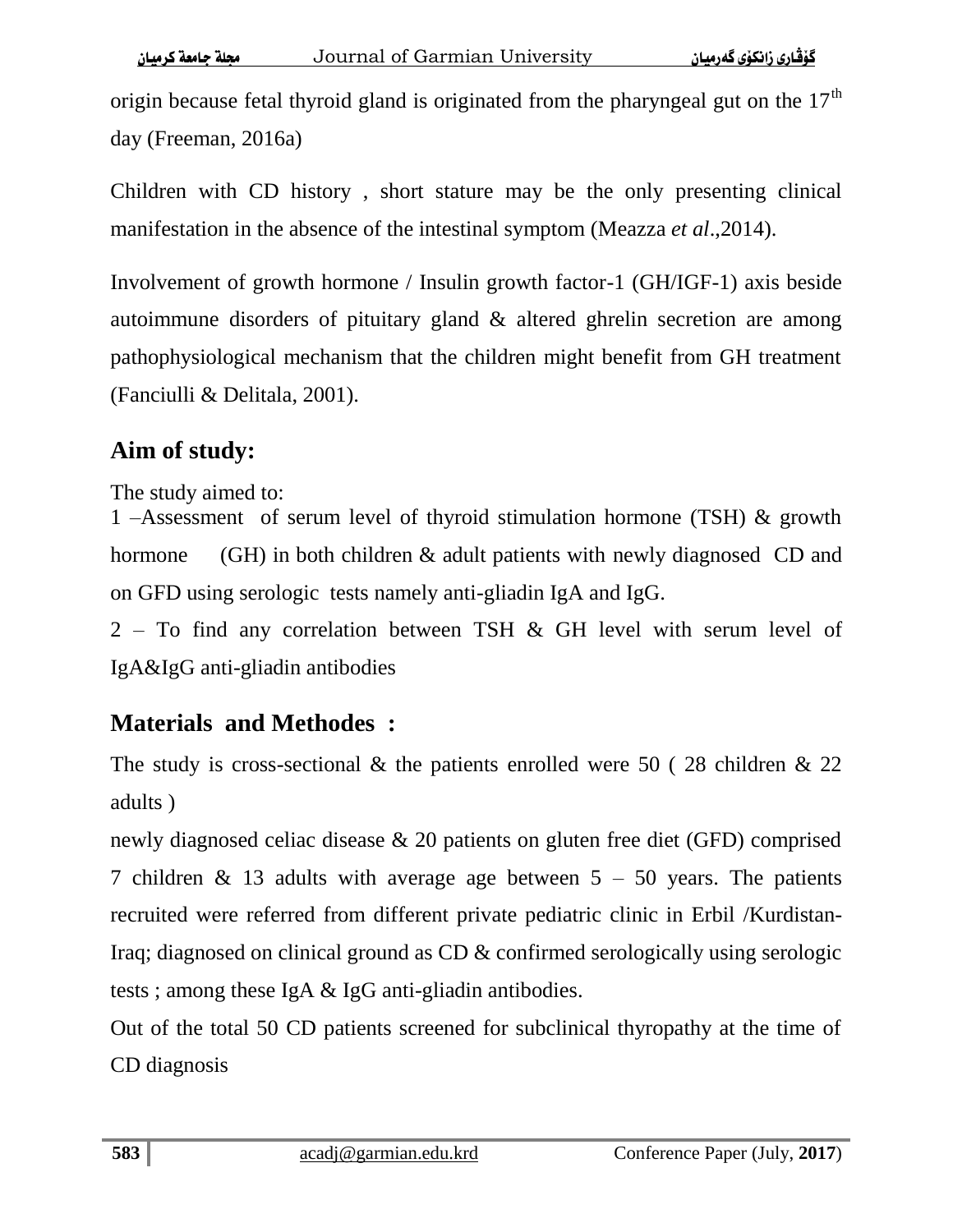(exclusion criteria overt thyropathy was excluded ) & with history of growth retardation (short stature), only 26 newly diagnosed CD were selected (20 children & 6 adults). The patients sera of both groups were subjected to TSH & GH level assessment. ELISA test was selected for the assessment of anti-gliadin IgA,IgG, TSH & GH serum levels.

The study was approved by the ethic committee at technical health college & verbal informed consent was obtained from each patients enrolled in this study.

SPSS program was used to detect any possible correlation between the parameters screened. Significant results was accepted at  $P \leq 0.05$ .

| <b>Kits</b>                          | Company         | Country |
|--------------------------------------|-----------------|---------|
| Anti-gliadin (IgA $\&$ IgG) by ELISA | Orgentic        | Germanv |
| TSH & GH by ELISA                    | <b>Biocheck</b> | USA     |

• Cut off value of anti-gliadin (IgA  $&$  IgG) up to 10 IU/ml.

### **Results :**

The seropositivity rates of anti-gliadin- IgA and anti-gliadin- IgG for both adult and children included in this study were 82% and 80% in newly diagnosed celiac and patients on GFD respectively (Table 1). Among the adult patients , there were 81.82% and 76.92 % IgA and IgG anti-giliadin seropositivity in CD and patients on GFD respectively. On the other hand , in children, seropositvity rates of antigliadin IgA and IgG among CD and on GFD was 82.14% and 85.71% respectively (Table. 2 ) .

**Table (1):** Frequency of anti-gliadin IgA and IgG in newly diagnosed CD and patients on GFD

|                                 | <b>No.</b> seropositive | <b>No. seronegative</b> |
|---------------------------------|-------------------------|-------------------------|
| anti-gliadin IgA (ND $no=50$ )  | 41(82 %)                | $9(18\%$                |
| anti-gliadin IgG (GFD $no=20$ ) | 16(80%)                 | 4 (20 %)                |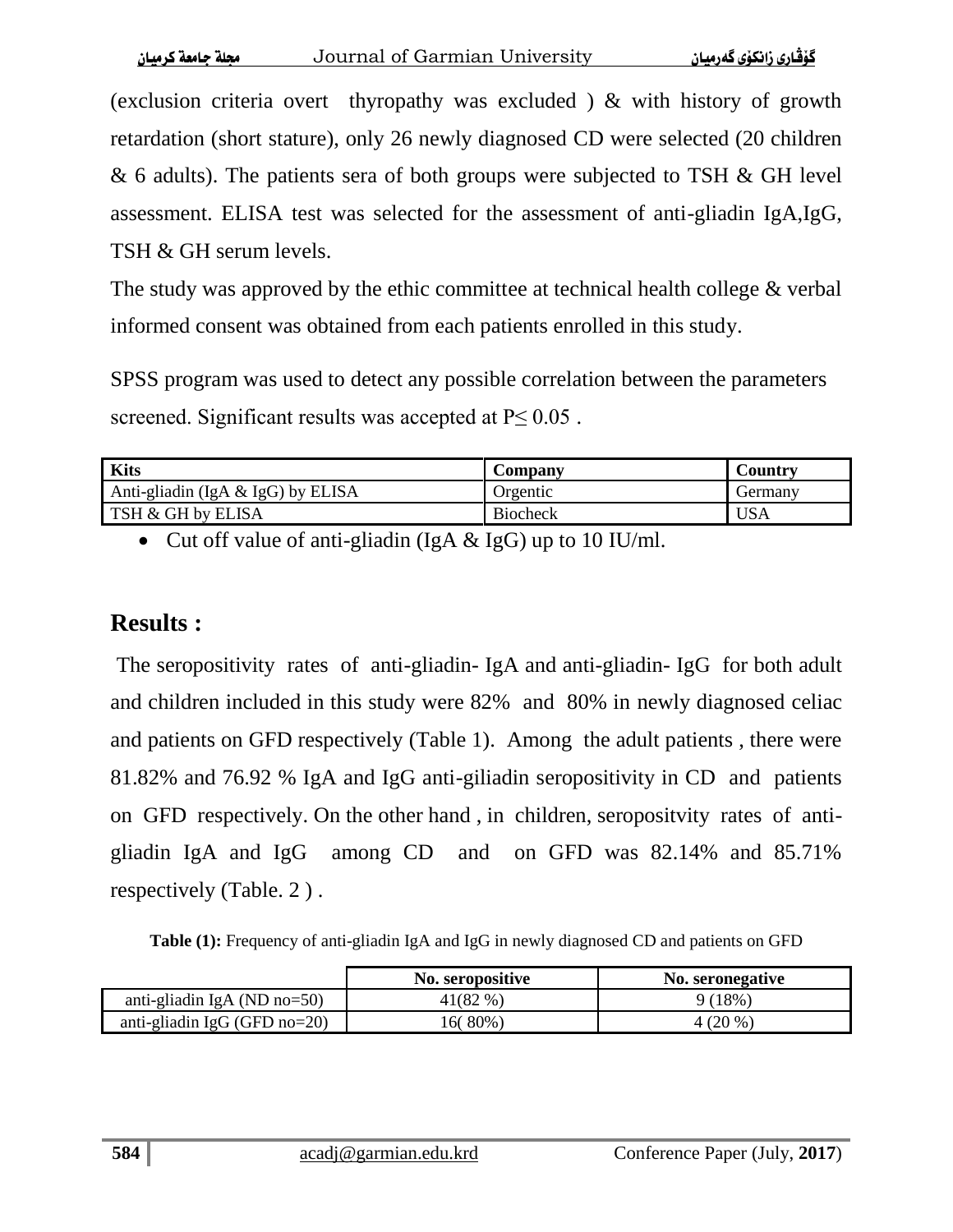|  | محلة حامعة ك ميان |  |  |
|--|-------------------|--|--|
|--|-------------------|--|--|

|                           | Children/anti-gliadin serostatus |               | Adults / anti-gliadin serostatus |                 |
|---------------------------|----------------------------------|---------------|----------------------------------|-----------------|
|                           | <b>Seropositive</b>              | Seronegative. | <b>Seropositive</b>              | Seronegative.   |
| anti-gliadin IgA<br>(ND)  | 23/28 (82.14%)                   | 5/28(17.86%)  | 18/22 (81.82%)                   | 4/22(18.18%)    |
| anti-gliadin IgG<br>(GFD) | $6/7(85.71\%)$                   | 1/7(14.29%)   | $10/13(76.92\%)$                 | $3/13(23.08\%)$ |

**Table (2):** Seropositvity rates of anti-gliadin IgA and IgG among CD and on GFD in adults and children

The level of TSH and GH were measured in newly diagnosed and patients on GFD (Table.3) . Elevated TSH levels were recorded in 80.77% newly diagnosed patients and 30% on GFD ,while the level of GH was low in 73.07% of newly diagnosed CD patients and 10% on GFD .

**Table (3):** Frequency of TSH and GH seropositivity in newly diagnosed CD and patients on GFD

|                 | <b>TSH</b> level                                              |                                                            | <b>GH</b> level                                     |                                                        |
|-----------------|---------------------------------------------------------------|------------------------------------------------------------|-----------------------------------------------------|--------------------------------------------------------|
|                 | <b>Patients No. with</b><br>elevated $TSH$ $(>$<br>$5$ m.I.U. | <b>Patients No. with</b><br>normal TSH (0.5-<br>$5$ m.I.U. | <b>Patients No. with</b><br>low GH<br>$(< 1$ ng/ml) | <b>Patients No. with</b><br>normal GH<br>$(1-10ng/ml)$ |
| $ND (No. = 26)$ | 21 (80.7%)                                                    | $5(19.3\%)$                                                | 19 (73.07%)                                         | $7(26.92\%)$                                           |
| $GFD(No = 20)$  | 6(30%)                                                        | 14(70%)                                                    | $2(10\%)$                                           | 18 (90%)                                               |

The concentration of the two hormones were estimated in adults ( Table. 4) .The results showed TSH elevation in 66.67% and 15.39% among newly diagnosed and patients on GFD respectively, whereas GH level was low in 66.67% newly diagnosed CD patients, meanwhile on GFD , the GH was normal among the total adult group screened (100%).

In children, 85% of newly diagnosed patients and 57.15% on GFD reveal elevated TSH level ,whereas the level of GH was low in 75% CD patients and 28.57% on GFD (Table. 5).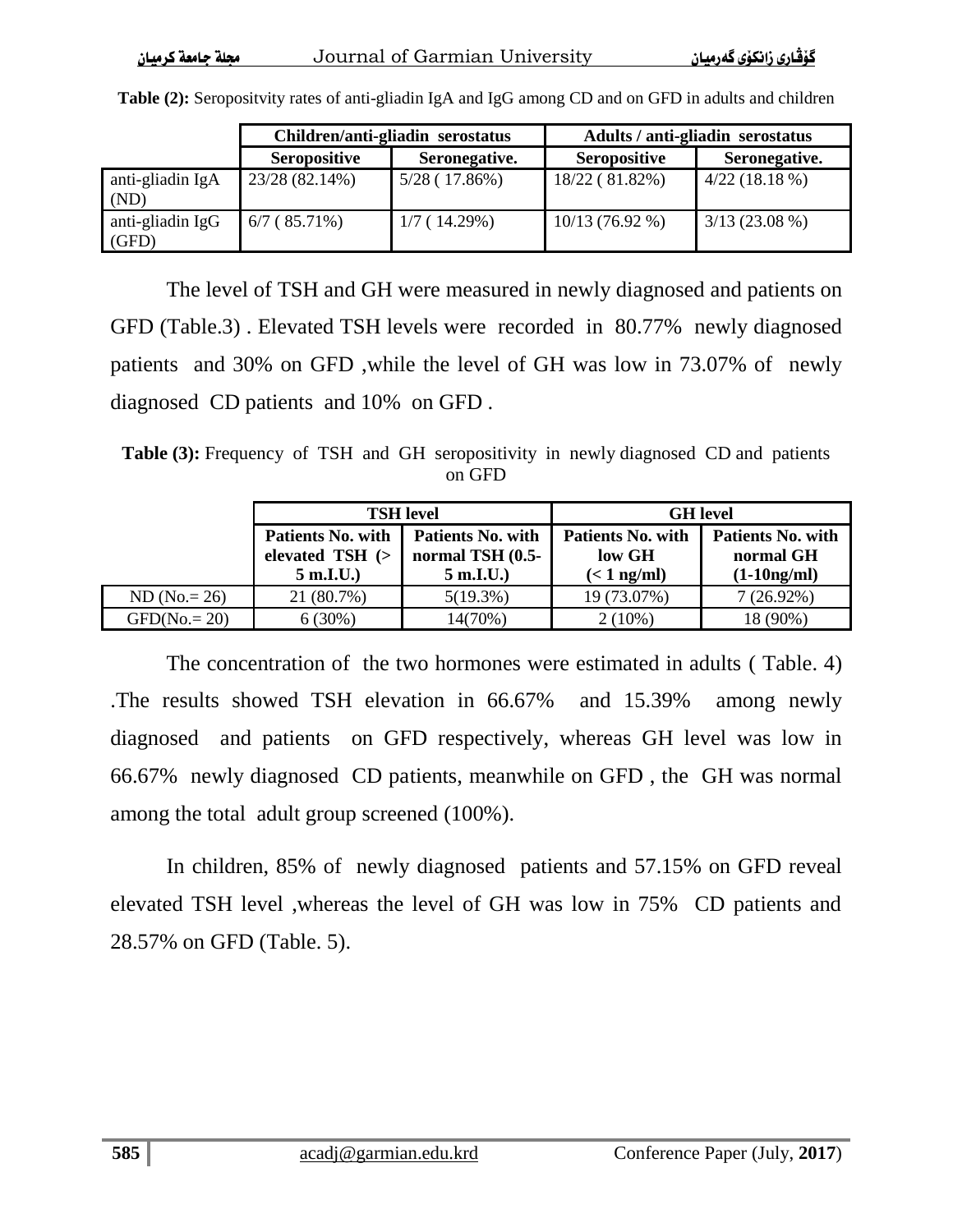**Table (4):** Frequency of TSH and GH seropositivity in adults with newly diagnosed and patients on GFD

|               | <b>TSH</b> level                               |                                              | <b>GH</b> level                          |                                    |  |
|---------------|------------------------------------------------|----------------------------------------------|------------------------------------------|------------------------------------|--|
|               | <b>Patients No. with</b><br>elevated $TSH$ $($ | <b>Patients No. with</b><br>normal TSH (0.5- | Patients No. with<br>normal GH<br>$(1 -$ | <b>Patients No. with</b><br>low GH |  |
|               | $5$ m.I.U.                                     | $5$ m.I.U.                                   | 10 <sub>ng</sub> /ml                     | $1$ ng/ml)                         |  |
| $ND (No.= 6)$ | 4(66.67%)                                      | $2(33.33\%)$                                 | $2(3.33\%)$                              | 4(66.67%)                          |  |
| $GFD(No=13)$  | 2(15.39%)                                      | 11 (84.61%)                                  | 13 (100%)                                | $0(0\%)$                           |  |

**Table (5):** Frequency of TSH and GH seropositivity in children with ND and patients on GFD

|                | <b>TSH</b> level                                     |                  | <b>GH</b> level          |                          |
|----------------|------------------------------------------------------|------------------|--------------------------|--------------------------|
|                | <b>Patients No. with</b><br><b>Patients No. with</b> |                  | <b>Patients No. with</b> | <b>Patients No. with</b> |
|                | elevated TSH (>                                      | normal TSH (0.5- | low GH                   | normal GH<br>$(1-$       |
|                | $5$ m.I.U.                                           | $5$ m.I.U.       | $1$ ng/ml)               | 10 <sub>ng</sub> /ml     |
| $ND (No.= 20)$ | 17(85%)                                              | 3(15%)           | 15(75%)                  | 5(25%)                   |
| $GFD(No.=7)$   | 4(57.15%)                                            | 3(42.85%)        | 2(28.57%)                | 5(71.43%)                |

Regarding hormonal average ranges ,TSH was elevated in 66.67% among newly diagnosed celiac patients at a range (5.1- 10m.I.U.) and in 66.66/ on GFD .Further in 14.29% & 16.67% TSH level was between (10.1 - 15 m.I.U.) in newly diagnosed and on GFD patients respectively. Meanwhile, 9.52% with CD revealed TSH level higher than 20m.I.U (Table, 6).

|                    | $5.1 - 10$ (m.I.U.) | $10.1 - 15$ (m.I.U.) | $15.1 - 20$ (m.I.U.) | $>20$ (m.I.U.) |
|--------------------|---------------------|----------------------|----------------------|----------------|
| ND patients no./21 | 14 (66.67%)         | 3(14.29%)            | $2(9.52\%)$          | $2(9.52\%)$    |
| GFD patients no./6 | $4(66.66\%)$        | $(16.67\%)$          | 1(16.67%)            | $(0\%)$        |

**Table (6):** Average TSH level in CD patients and on GFD.

The frequency of patients suffering from elevated TSH level and low GH level (for the same patient) were 69.23 % and 10 % among newly diagnosed and on GFD patients respectively. Meanwhile in 11.54% with CD and 20% on GFD, TSH level was elevated with normal GH level in the same patient respectively. In contrast, only 3.85% with CD & 0% on GFD, TSH level was normal with low GH level.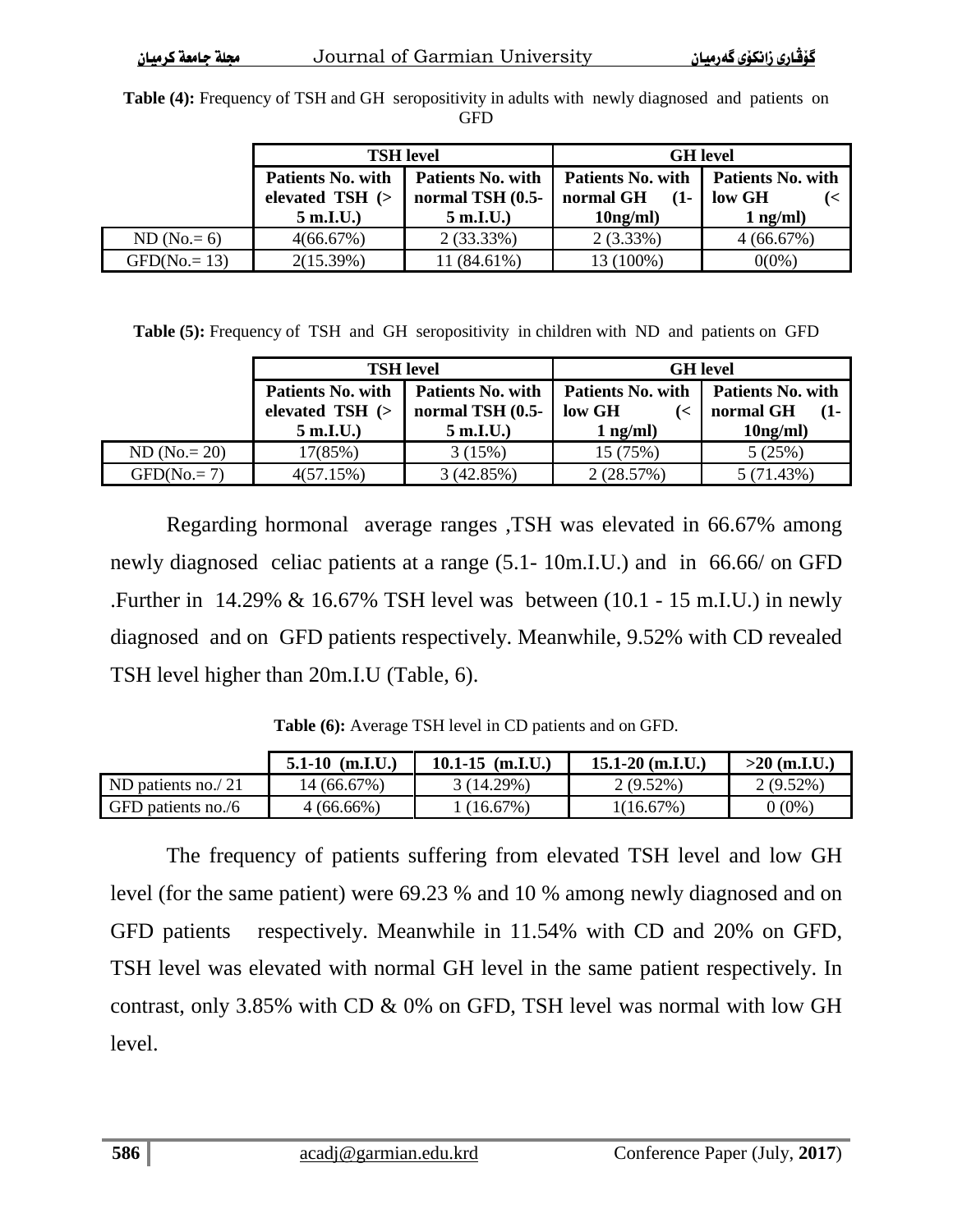| $\alpha$ and $\alpha$ and $\alpha$ and $\alpha$ and $\alpha$ | ovuma or udminim omvor |  |
|--------------------------------------------------------------|------------------------|--|
|                                                              |                        |  |
|                                                              |                        |  |
|                                                              |                        |  |

|                        | <b>TSH↑</b> elevation<br>and low GH level. | <b>TSH↑</b> elevation<br>and normal GH<br>level. | <b>Normal TSH and</b><br>low GH $\downarrow$ level | <b>Normal TSH and GH</b><br>level. |
|------------------------|--------------------------------------------|--------------------------------------------------|----------------------------------------------------|------------------------------------|
| $ND (n=26)$            | 18 (69.23 %)                               | $3(11.54\%)$                                     | $1(3.85\%)$                                        | $4(15.38\%)$                       |
| <b>GFD</b><br>$n=(20)$ | $2(10\%)$                                  | $4(20\%)$                                        | $0(0\%)$                                           | 14(70%)                            |

**Table (7):** Frequency of combined pictures of TSH and GH level in the same patient with CD and on GFD

According to data analysis there are no significant correlation exist between anti-gliad in level and the level of two hormones included in this study in CD and on GFD patients. Meanwhile, significant correlations were found between TSH and GH level in patients with newly diagnosed CD ( $r = -0.568$ ,  $p=0.002$ ) and GFD patients (r=  $-0.702$ , p=0.001).

#### **Discussion:**

In established cases of CD, the possibility exist for the presence of an occult endocrine disorder (Freeman, 2016a). The linkage between CD & other autoimmune disease like thyropathy reflect the presence of shared genetic trait like HLA-DQ2 & DQ8 independent of gluten exposure (Yanagawa *et al*.,1993 ; Kagnoff, 2005; Hadithi *et al*., 2007 & Collins *et al.*, 2012).

Celiac patients respond to gliadin peptide reflected by high prevalence of antigliadin antibody (Shor *et al*., 2012). In this study the frequency of anti-gliadin IgA & IgG in both children & adults on GFD was in the range of 85.71% - 76.92%; meanwhile in newly diagnosed patients the frequency was in the range of 82.14% - 81.82%, respectively (Table 2). Reif & Lerner, (2004) delineated sensitivity & specificity for IgA & IgG anti-gliadin antibodies of up to 91% & 94% for IgA & up to 88% & 92% for IgG.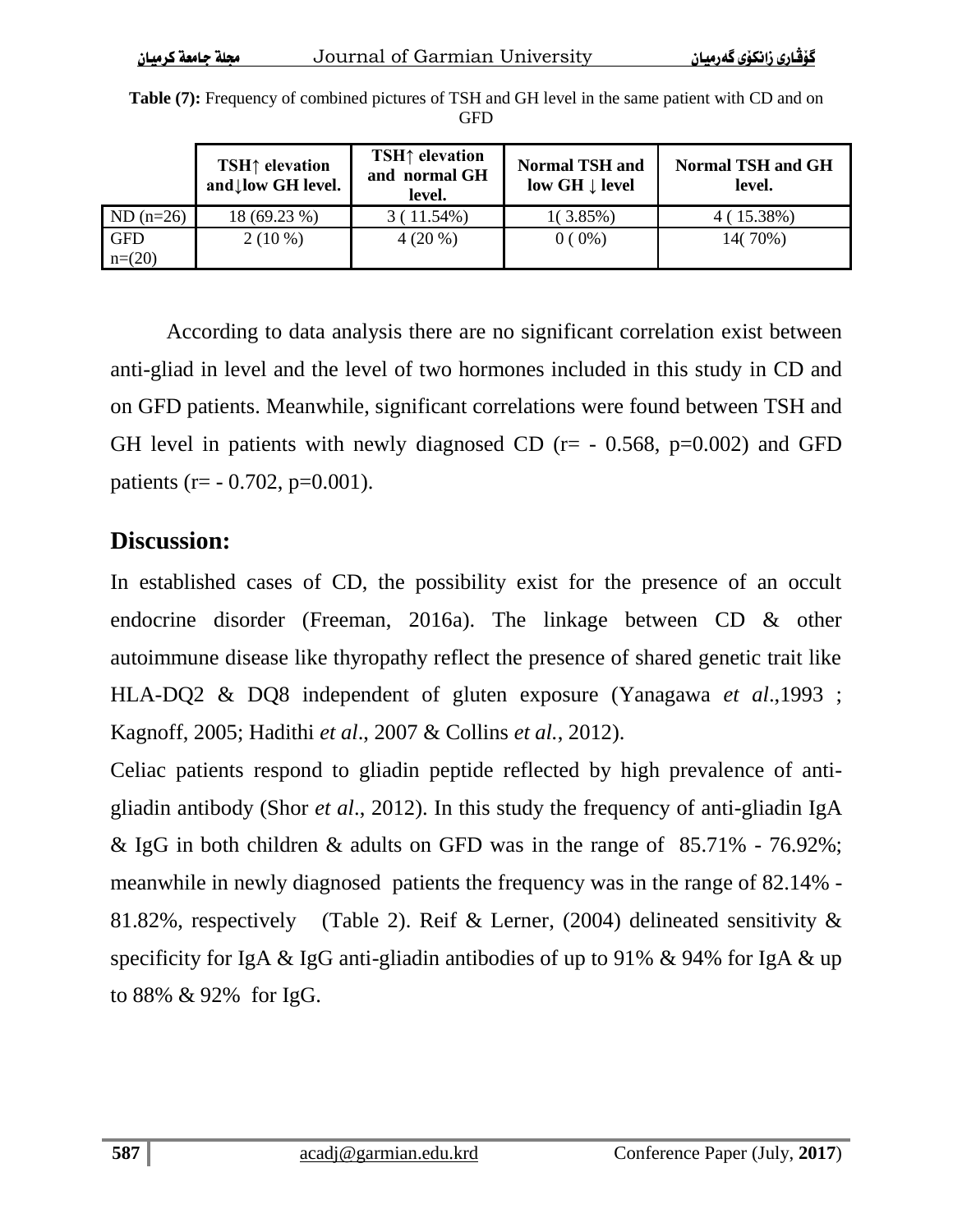The present study showed increased markers & occurrence of thyroid dysfunction reflected as elevated TSH in celiac patients ; with autoimmune origin might be the primary etiology.

Thus in this study, TSH was elevated in 80.7% & 30% in celiac patients & those on GFD (Table 3); with mild TSH elevation  $(5.1 - 10 \text{ m.L. U/ml.})$  constitute the predominant range (Table 6) .

Different studies reported different prevalence of subclinical hypothyroidism like 2.27% (Toscano *et al.,* 2000), 0.9 (Elfstron *et al.,*2008 ), 1.8 5% (Meloni *et al*., 2009), 10% (Butt *et al*., 2011) , 10.1% (Hakanan *et al*., 2001), 12.03% (Guidetti *et al*., 2001).

Butt *et al*., (2011) referred that celiac patients with mild serum TSH elevation, thyroid function should be more frequently tested because of increasing risk for developing overt thyrodism .

As thyroid dysfunction when diagnosed earlier eliminate the negative impact on growth in children with CD (Butt *et al*., 2011). This fact is clearly delineated in this study as 69.23% of newly diagnosed CD & 10% on GFD, TSH elevation was linked with low GH level (Table 7).

Different studies showed different impacts of GFD treatment on thyropathy (TSH) normalization or progression. In our study, in 80.7% , TSH was elevated in celiac patient, meanwhile on GFD, TSH was elevated in 30% (Table 3). Some studies refered for the protective role of GFD in celiac patients on normalization of TSH (Ventura *et al*.,1999 & Sategna-Guidetti *et al*., 2001) . In contrast, study of Mesto *et al*., (2012) revealed no impact of GFD after one year on progressive of autoimmune thyroiditis. Recently, a suggestion was made that CD & autoimmune thyroid disease improvement will not be changed with GFD (Kahaly & Schuppan,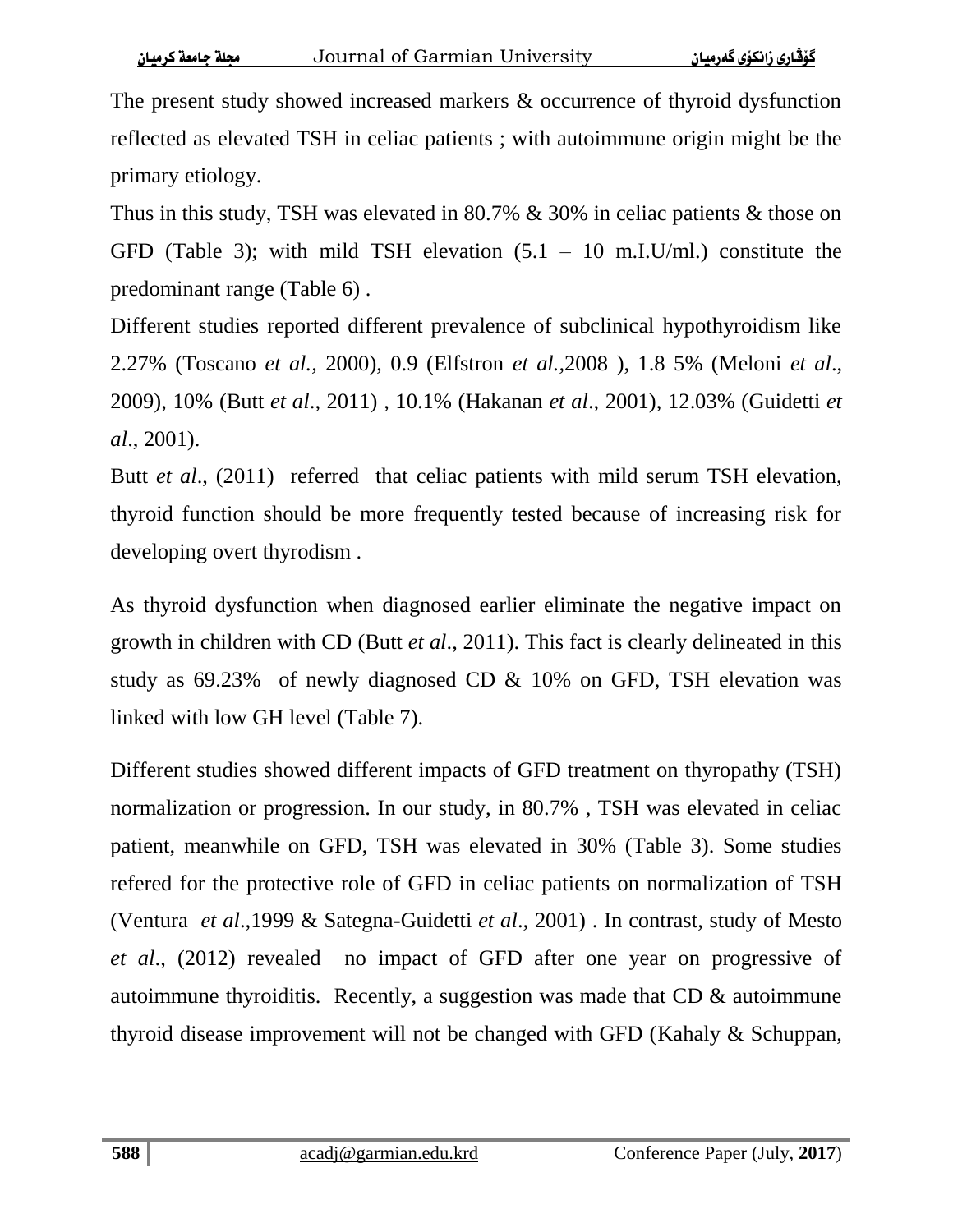2015)  $\&$  need long term follow up in order to confirm or exclude such hypothesis merit.

The coexistence of other hormone defect like GH in celiac disease is a fact. Growth retardation is regarded as a characteristic symptom of CD; as growth failure might be the only clinical finding of CD, now becoming more & more frequent (Meazza, *et al*., 2014).

In this study GH level was low in 73.07% among celiac patients & in 10% on GFD( Table 3); with 69.23% in celiac patients & 10% on GFD, co-existence pictures of elevated TSH& low GH level exist (Table 7). This is supported by the presence of a significant negative correlation between TSH&GH level in both newly diagnosed celiac patient ( $r = -0.568$ ,  $P = 0.02$ ) & patients on GFD ( $r = -0.702$ , P= 0.001). Some refer that children on GFD who diagnosed earlier reveal higher increment gains in height compared with children diagnosed late (Patwari *et al*., 2005).

But lacking of clear catch –up growth in celiac patients on GFD after 1-2 years despite sero-negativity for EMA & anti-tTG; it is critical to evaluate GH secretion in response to at least two pharmacological stimuli (Meazza, *et al*., 2014). This is beside the fact that for optimal efficiency of GH on growth rate, need a normal thyroid secretion (Smyczynska *et al*., 2010). Recently thyroid hormone have been shown to regulate GH receptor (Bassett *et al*., 2006).

Hypothyroidism is almost always linked with growth failure, as thyroid hormone has a significant impact on GH secretion (Mytilinaios *et al*., 2017 ), particularly related to severity but not duration of hypothyroidism (Brauman *et al*., 1973 & Thomas *et al*., 2006 ) ; although Mytilinaios *et al*.(2017) refer that, the impacts of hypothyroidism on GH secretion are time dependent.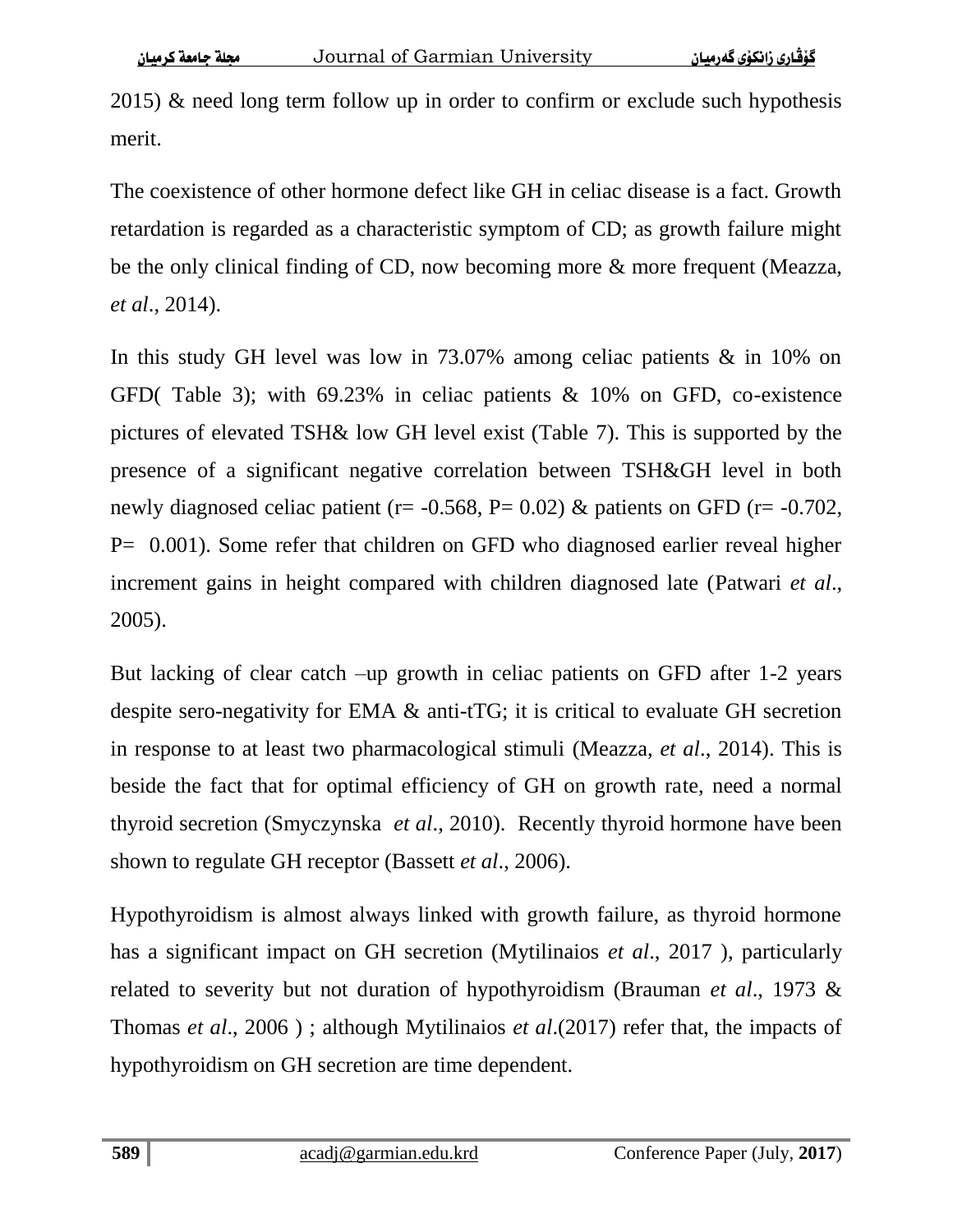#### **References :**

Alaedini, A. & Green, PH. (2005). Narrative review: celiac disease: understanding a complex autoimmune disorder. *Ann Intern Med*.142: 289-98.

Bassett, JHD. ; Swinhoe, R. ; Chassande, O. ; Samarut, J. & Williams, GR.(2006). Thyroid Hormone Regulates Heparan Sulfate Proteoglycan Expression in the Growth Plate. Endocrinology. 147:295-305.

Brauman, H. ; Smets, P. & Corvilain, J. (1973). Comparative study of growth hormone response to hypoglycemia in normal subjects and in patients with primary myxedema or hyperthyroidism before and after treatment. J Clin Endocrinol Metab.36(6):1162-74.

Butt, T. ; Mumtaz, A. ; Qasim, A. et al.,(2011). Assessment of Thyroid Dysfunction In Children With Celiac disease. Biomedica. 27 :123-127 .

Collins, D. ; Wilox, R. ; Nathan, M. & Zubarik, R. (2012). Celiac disease and Hypothyroidism. Am J Med. 125(3):278-282.

Elfström, V. ; Montgomery, SM. Kämpe, O. et al.(2008). Risk of Thyroid Disease in Individuals with Celiac Disease. J Clin Endocrinol Metab. 93: 3915-21.

Fanciulli, G. & Delitala, G. (2001). Gluten-free diet normalizes GH secretion in a girl with celiac disease. J Endocrinol Invest. 24:644-5.

Freeman HJ. (2016,a) Endocrine manifestations of celiac disease. World J Gastroenterol . 22(38):8472-8479.

Freeman, H. (2016,b). Autoimmune Thyroid Disease with Hypothyroidism in Adult Celiac Disease. Internal journal of celiac disease. 4:121-123.

Guidetti, CD. ; Volta,U. ; Ciacci, C. et al. (2001).Prevalence of thyroid disorders in untreated adult celiac diseasepatients and effect of gluten withdrawal: an Italian multicenter study. American Journal of Gastroenterology. 96: 751-7.

Hadithi M. ; de Boer H. ; Meijer, JW. et al., (2007). Coeliac disease in Dutch patients with Hashimoto's thyroiditis and vice versa. World J Gastroenterol. 13:1715-1722.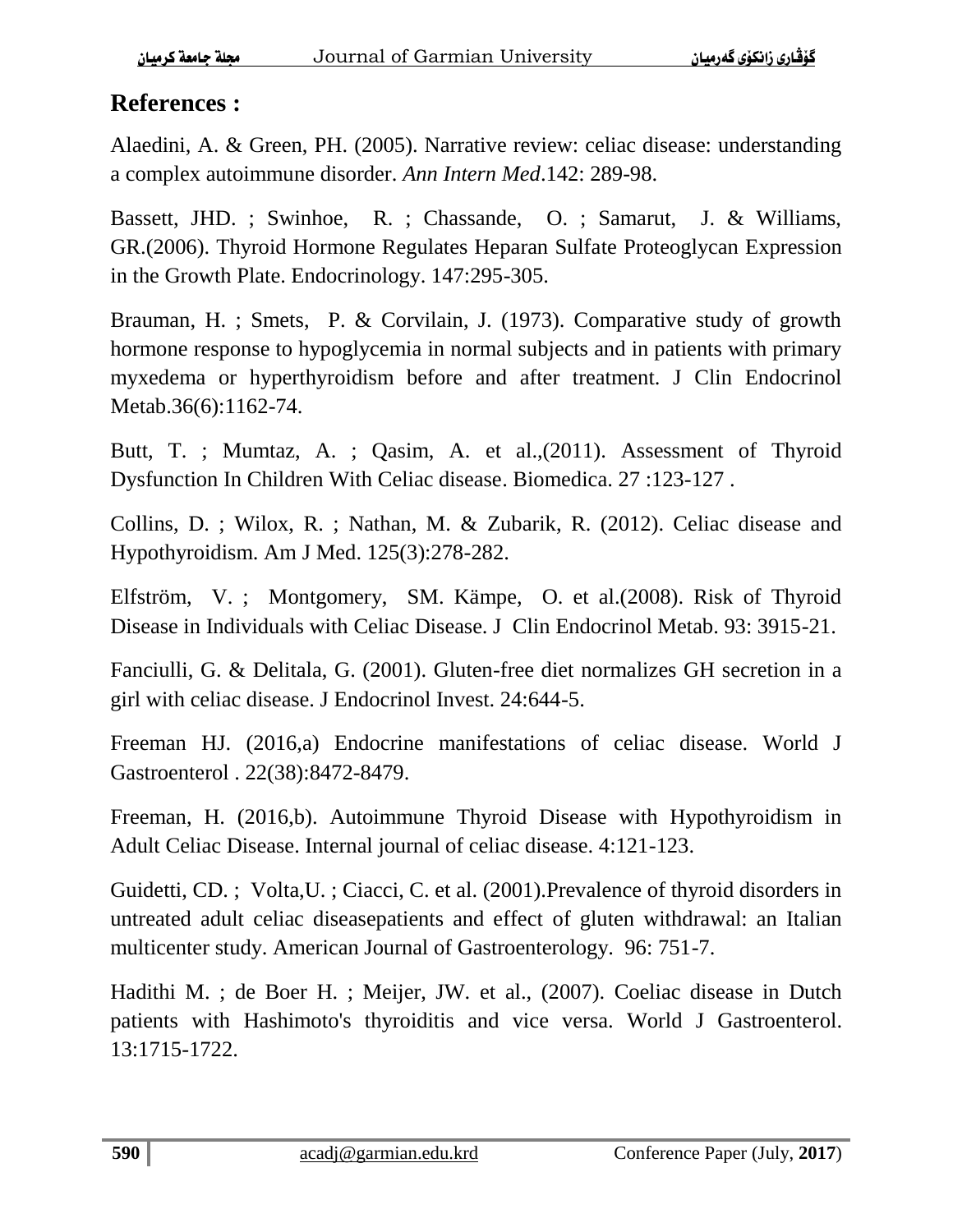Hakanan, M. ; Luotola, K.; Salmi, J. et al. (2001). Clinical and Subclinical Authimmune Thyroid Disease in Adult Celiac Disease. Dig Dis Sci. 46: 2631-5.

Kagnoff, MF. (2005). Overview and pathogenesis of celiac disease. Gastroenterology 128: 10-18.

Kahaly,GJ. & Schuppan, D. (2015). Celiac disease and endocrine autoimmunity. Dig Dis. 33: 155-161.

Meazza, C. ; Pagani, S. ; Gertosio, C. et al., (2014). Celiac disease and short stature in children. *Expert Rev. Endocrinol. Metab.,* 1-8.

Meloni, A. ; Mandas, C. ; Jores, RD. et al. (2009). Prevalance of autoimmune thyroiditis in children with celiac disease and effect of gluten withdrawal. Journal of Pediatrics. 155: 1: 51-5.

Metso, S. ; Hyytia-Ilmonen, H. ; Kaukinen, K. et al., (2012). Gluten-free diet and autoimmune thyroiditis in patients with celiac disease. A prospective control study. Sc and J Gastroenterol. 47: 43-48.

Patwari, AK. ; Kapur, G. ; Satyanarayana, L. et al. (2005). Catch-up growth in children withlate-diagnosed coeliac disease. Br J Nutr. 94:437-442.

Reif, S. & Lerner, A. (2004). Tissue transglutaminase-the key player in celiac disease: a review. Autoimmune.3:40-5.

Sategna-Guidetti, C. ; Volta, U. ; Ciacci, C. et al., (2001). Prevalence of thyroid disorders in untreated adult celiac disease patients and effect of gluten withdrawal: an Italian multicenter study. Am J Gastroenterol. 96: 751-757.

Shor, D. ; Orbach, H. ; Boaz, M. et al., (2012). Gastrointestinal – associated autoantibodies in different autoimmune disease. Am J Clin EXP immunol. (1):49- 55.

Smyczynska, J. ; Hilczer, M. ; Stawerska, R. & Lewinski, A. (2010). Thyroid function in children with growth hormone (GH) deficiency during the initial phase of GH replacement therapy – clinical implications. *Thyroid research*.3:1-11.